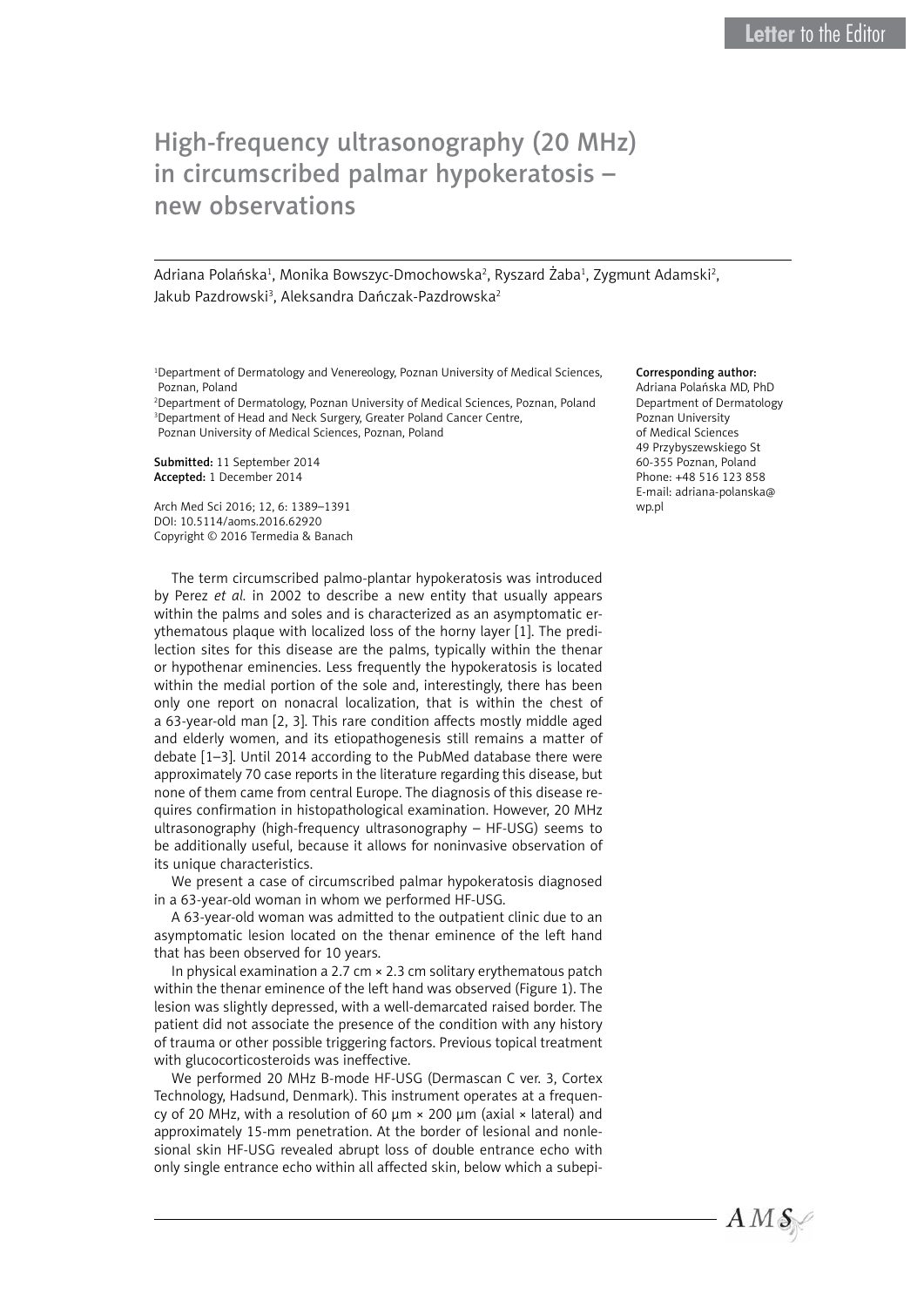

Figure 1. Erythematous path within thenar eminence

dermal low echogenic band (SLEB) was visualized. The border between lesional and nonlesional skin was sharply accentuated (Figure 2).

The biopsy for histological examination taken from the border of the lesion revealed abrupt thinning of the horny layer, up to one third of its original thickness, with a sharp stair-like edge. The epidermis and dermis below the depression of the stratum corneum were normal (Figure 3).

To our knowledge the case discussed in this paper is probably the first in which HF-USG was used as a diagnostic method. We describe the unique abrupt loss of double entrance echo with only single entrance echo within affected skin, a characteristic feature of palmar hypokeratosis, which was not reported in previous literature and corresponds to the histopathological findings.

In 2002 hypokeratosis was classified as a benign clonal epidermal malformation [1]. Although until now several new descriptions have been reported, still its etiopathogenesis is unknown. One



Figure 3. Abrupt thinning of the orthokeratotic stratum corneum with sharp stair-like edge over otherwise normal epidermis and dermis (H  $+ E$ , original objective magnification 20×)



Figure 2. 20 MHz skin USG of hypokeratosis – at the border of lesional and nonlesional skin HF-USG abrupt loss of double entrance echo with only single entrance echo within all affected skin is observed, with the presence of subepidermal low echogenic band (SLEB)

theory suggests that acral hypokeratosis is a primary keratinizing disorder [4]. Another hypothesis is related to the defect in epidermal structure with abnormalities in attachment structures, impaired intercellular cohesion and early detachment of corneocytes [5]. Another research group postulated deregulation in the desquamation process [6]. An interesting etiopathogenic factor may be linked to human papillomavirus infection, and hypokeratosis has also been thought to be the result of trauma [7].

Definitive diagnosis of acral hypokeratosis is based on histopathological examination. The biopsy, which should include the edge of the lesion, always reveals abrupt reduction of the stratum corneum in the lesional skin clinically associated with a reddish depression. The biopsy is by the invasive method; thus HF-USG, which presents with an image characteristic for hypokeratosis, may serve as an initial, additional tool, which may speed up the diagnosis. In HF-USG we observed the lack of a typical image for palmar skin. There was no sign of a double entrance echo within lesional skin. The HF-USG of non-affected palmar skin revealed a three-layered structure [8, 9]. The first layer is known as an entrance echo (a strongly echogenic band), below which is a dermis (a layer rich in echoes of the scattered reflections) and then very thin subcutaneous tissue  $-$  a layer of low echogenicity with well-reflecting wave compartments. The entrance echo in the palms, due to the thick stratum corneum, is formed of two high echogenic bands (known as a double entrance echo), which is related to the transition between the weakly hydrated stratum corneum and layers of living epidermis, which are rich in water [8]. Additionally, at the border of lesional and nonlesional skin, abrupt loss of the double entrance echo is detected, similarly to the histopathological result (stair-like edge). We also found SLEB, which may be an indicator of infiltration with inflammatory